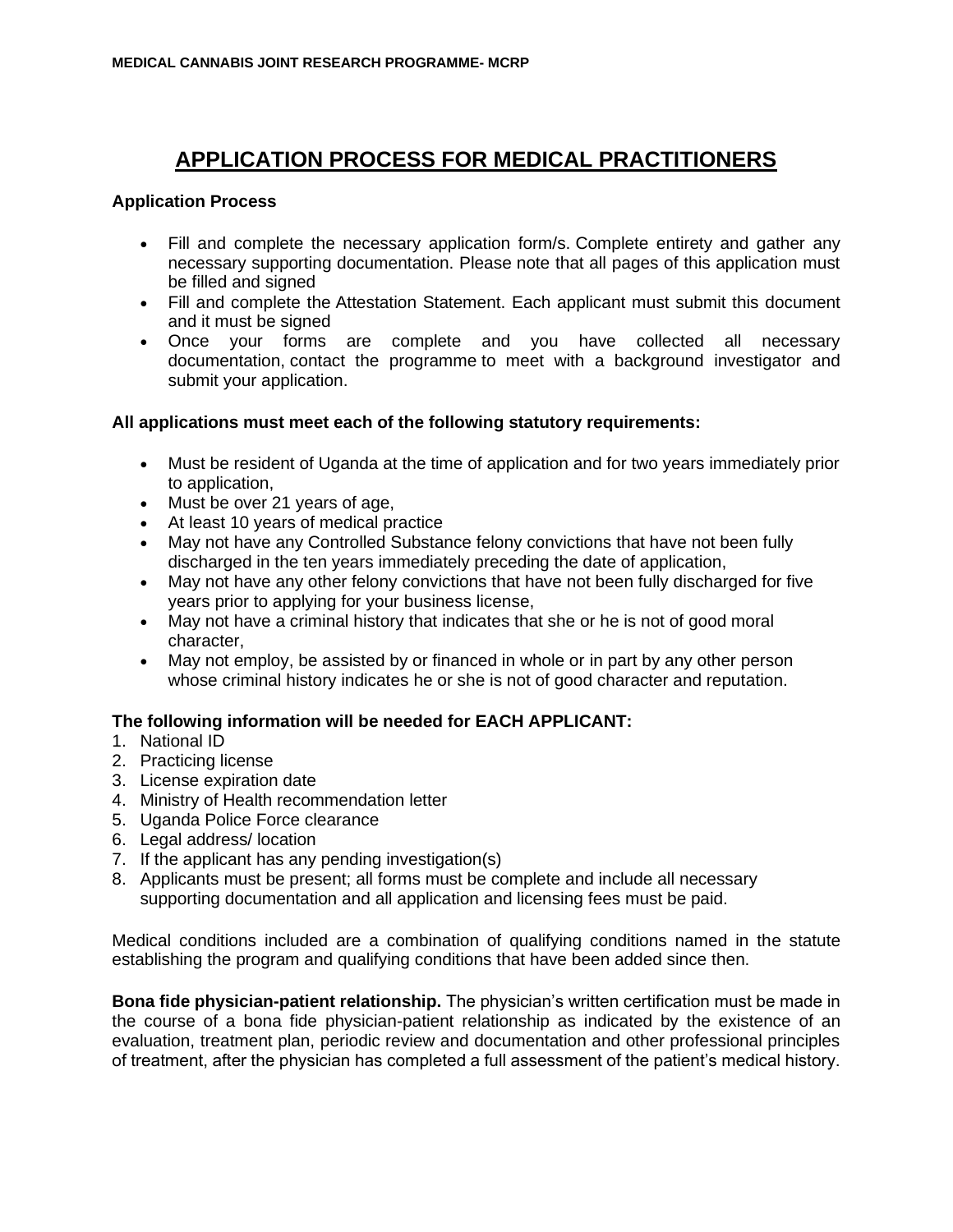The physician must demonstrate that a bona fide relationship between the patient and physician exists. The physician must agree to monitor the patient's on-going need for the medical use of cannabis.

**Records.** The physician must agree to retain and maintain records that support the decision to recommend the medical use of cannabis, including records of the diagnosis of the debilitating medical condition for which the medical use of cannabis is recommended, including:

- 1. A description of the ordinary medical or surgical measures for intractable pain that the patient has not responded to for more than 6 months; or
- 2. A description of the symptoms resulting from a chronic or debilitating disease or medical condition or its treatment that satisfies the criteria in Section 3 of these rules.
- 3. A nonbinding estimate of the length of time that the medical use of cannabis is needed for the treatment of the debilitating medical condition.